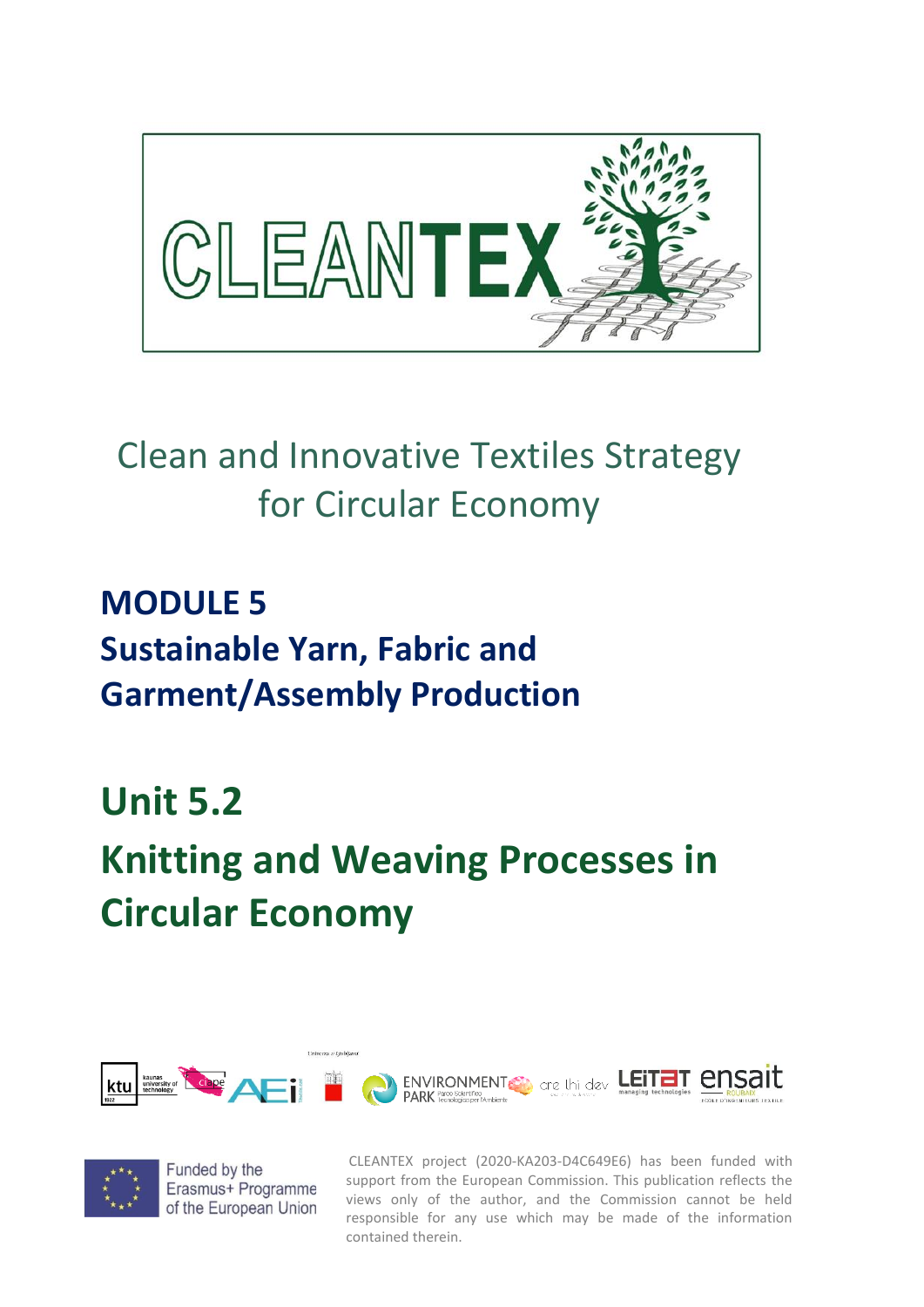In the Unit 5.2, an overview of existing knitting and weaving processes is presented. Furthermore, monitoring and control of process parameters that can reduce waste, cost and environmental impact, circular weaving in the context of waste management and production efficiency, fully-fashion and seamless/whole garments knitting in the context of waste management and production efficiency are discussed.

Woven fabrics are known since the Palaeolithic era, i.e., more than 25,000 years ago. There is no information on how these Palaeolithic fabrics were manufactured – likely they were manufactured like hand weaving without any looms. The first information which reached us from previous centuries shows that the first weaving looms were vertical as presented in a picture from ancient Egyptian civilization more than 5,000 years ago. Such weaving was really completely waste-less, as all yarns were woven into a fabric and even small ends of yarns were used for manufacture.

Unlike spinning or weaving, knitting does not figure in any ancient myths. The history of knitting is believed to have begun in Egypt in approx. four hundredths of a years of our era. Until the 16th century, knitting in Europe was exclusively male work. Men were the first official knitters, with women granted the role of spinning the yarn and attending to the postproduction process of assembling and finishing the garments. This was particularly evident during the 13th to 16th centuries when knitting guilds were conceived around Europe, particularly in the United Kingdom. Each guild established a distinctive reputation with regard to the quality of knitting it produced. By the 13th century, socks were mostly knitted, initially as flat products with a seam and from the 15th century as circular knitting using five knitting needles. The first mechanical stocking frame knitting machine was invented only in the year 1589 by William Lee (1563-1614) in Nottinghamshire, England. Its principle of operation is still used today in weft knitting machines. At the time of its invention, politicians argued that, if the machine was adopted, the art of hand knitting would be abandoned and converted to the factory system. This thinking continued into the late 18th and early 19th centuries, despite the fact that technological development promised expansion, growth, and prosperity. The stocking frame knitting machine allowed larger quantities of garments and household goods to be produced in shorter periods of time, combined with lower labour costs. Mass production technology grew with the advances of the industrial modern age, including the ongoing creation of machines and the steam engine.

Monitoring and control of process parameters can reduce waste, cost and environmental impact. One of the factors that is controlled during knitting or weaving is yarn consumption. The dimensions of a knitted garment are difficult to control because of its elastic nature. If two garment samples are knitted with the same yarn and structure but have different dimensions, it indicates a difference in the length of the loop or the density of the stitch. In this case, the knitting machine settings need to be adjusted. During the knitting process, yarn consumption can be minimized in knitting by effectively analysing the yarn feed through the computerized system of the knitting machine.

For managing time and yarn waste, it is very important to control possible knitting defects such as broken needle, yarn fly, hole, barre, and thick or thin yarn segments. Barrè means a continuous, visual barred pattern or strap lines parallel to the yarn direction in a knitted fabric. It is usually caused by different tensions of the yarn among feeds. The cause of a fabric hole is a broken needle. The defects of the thick and thin yarns segments directly depend on the quality of the yarn. Defects in a knitted fabric mean that these defected pieces of the fabric will increase the total amount of a knitting waste. In fully-fashion and seamless knitting, such defected pieces usually are disassembled and the yarn is reused for knitting. It helps to reduce the amount of knitting waste significantly.

Copyright © CLEANTEX Consortium. All Rights Reserved Everyone thinks of a revolutionary method to minimize the production cost. In the existing garment production system, the cutting and sewing process is mainly labour-oriented. The sewing process may create a needle hole in the sewn product that reduces marketability, and also the stress created at the seam portion will also lead to failure in the garment. Finally, cutting and sewing is a labour-intensive processes that create human error, and then the cutting process creates more fabric wastages. In addition to offering higher comfort and better fit to consumers by eliminating seams, the innovative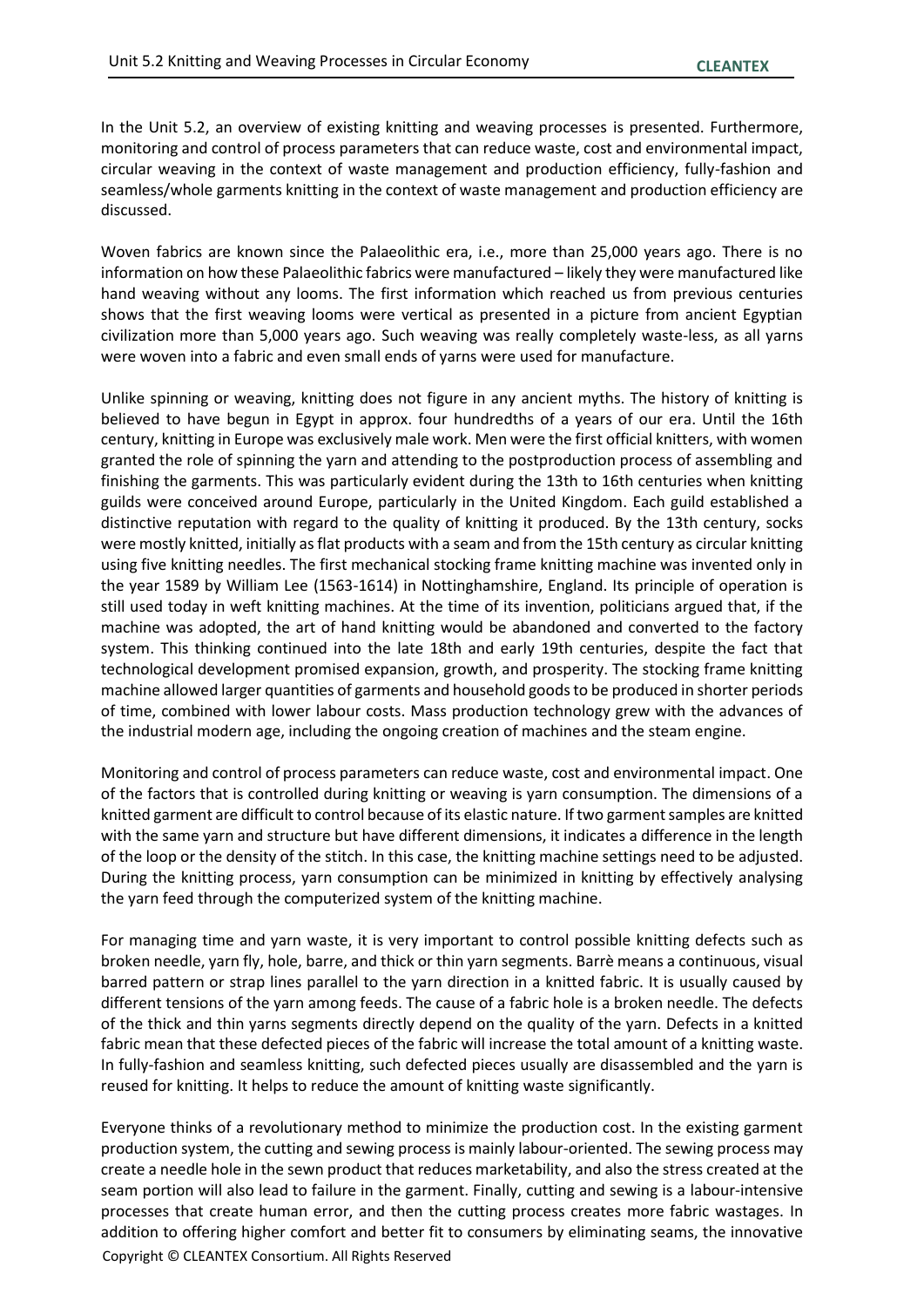seamless knitting technique creates entire garments with minimal intervention of cutting and sewing processes, leading to substantial savings in cost and time, higher productivity, quick response, and just-in-time production. Seamless garments have no waistband or side seam failures. Seamless garments take 30 to 40 % less time to produce than cut-and-sew versions, as they minimize the traditional labour-intensive steps of cutting and sewing. Seamless garment technology is an advancement in the apparel industry that eliminates the fabric laying, cutting, and sewing process. The sewing process may create a needle hole in the sewn product and also the stress created in the seam portion. Thus, seamless knitting eliminates processes that create human errors. Since each garment is produced based on digitally programmed data, item-to-item and batch-to-batch quality even for repeat orders remains consistent.

The biggest attention in weaving modernization in front of sustainability and waste-less manufacturing is given in a non-stopped procedure of weaving when one beam is changed by the similar next one and ends are tied directly in a loom. Furthermore, the ends of the yarns in the bobbins after beam formation could be used for the manufacture of woven fabric as warps. However, not all kinds of warp yarns can be used for wefts; therefore, some amount of waste usually appears in this process. In weaving, minimization of yarn consumption can be achieved by minimizing the length of side weft waste. For example, in the Picanol weaving loom, the EcoFill system is used with the main focus on applications where high-value weft yarns are used. This system helps to eliminate the catch-cord system and reduces filling waste. The next step is to recycle the weft-yarns waste. At the end of the insertion, the filling yarn can be stretched and guided into a suction mouth. The remaining ends of the filling yarn waste are then removed and ready for recycling. Eliminating catch cords, workload for the weaver is the reduced. The AirMaster system allows measurement of air consumption as well as detection of leakage and blockage. The data are measured by the electronic air consumption meter and this makes it possible the following features:

- Continuous measurement of air consumption;
- Fully automatic diagnosis for leakage and clogging detection;
- Management of the length of the filling in order to reduce waste.

Vertical type of weaving looms existed until the beginning of the Middle Ages, when a horizontal loom with warp beam was developed. Ancient vertical weaving looms were really waste-less, as warps and wefts were used up to the very end. Horizontal weaving is not fully waste-less, even in the case of hand looms, as some part of yarns from the beam are not used for fabric weaving – the beginning of warps and the end of warps on a beam cannot be used for weaving. Also, there are ends of wefts left on both sides of a woven fabric. In many cases catch-cords are used which also create additional amount of yarn waste.

The difference between high-tech weaving machines based on airjet or rapier technology in regard of reduced amount of waste is in the principle of wefts insertion. Using rapier of shuttle weaving technology, ends of wefts left on both sides of woven fabric are very short. While in airjet technology, there are relatively long ends of wefts left on both sides of woven fabric, which are cut directly in a weaving loom and it is a pure waste of yarns. Even modern technologies of classical weaving did not fully solve waste problems in weaving. Even more, in modern technologies waste rises not only in weaving looms but also in the process of beam manufacture, as not all yarns from bobbins in a creel are used for beam manufacturing. Therefore, we cannot say that modern weaving is fully waste-less and sustainable. In order to reduce the amount of warp yarn waste, bobbins of higher mass and with higher length of yarns on them are used for warp beam formation. In this way, it is possible to reduce the number of bobbins with residue of yarns left after beam formation.

Copyright © CLEANTEX Consortium. All Rights Reserved The biggest attention in weaving modernization in a front of sustainability and waste-less manufacturing is given in a non-stopped procedure of weaving when one beam is changed by the similar next one and ends are tied directly in a loom. These ends of the yarns in bobbins after beam formation could be used for woven fabric manufacturing as warps. However, not all kinds of warp yarns can be used for wefts; therefore, some amount of waste usually appears in this process. The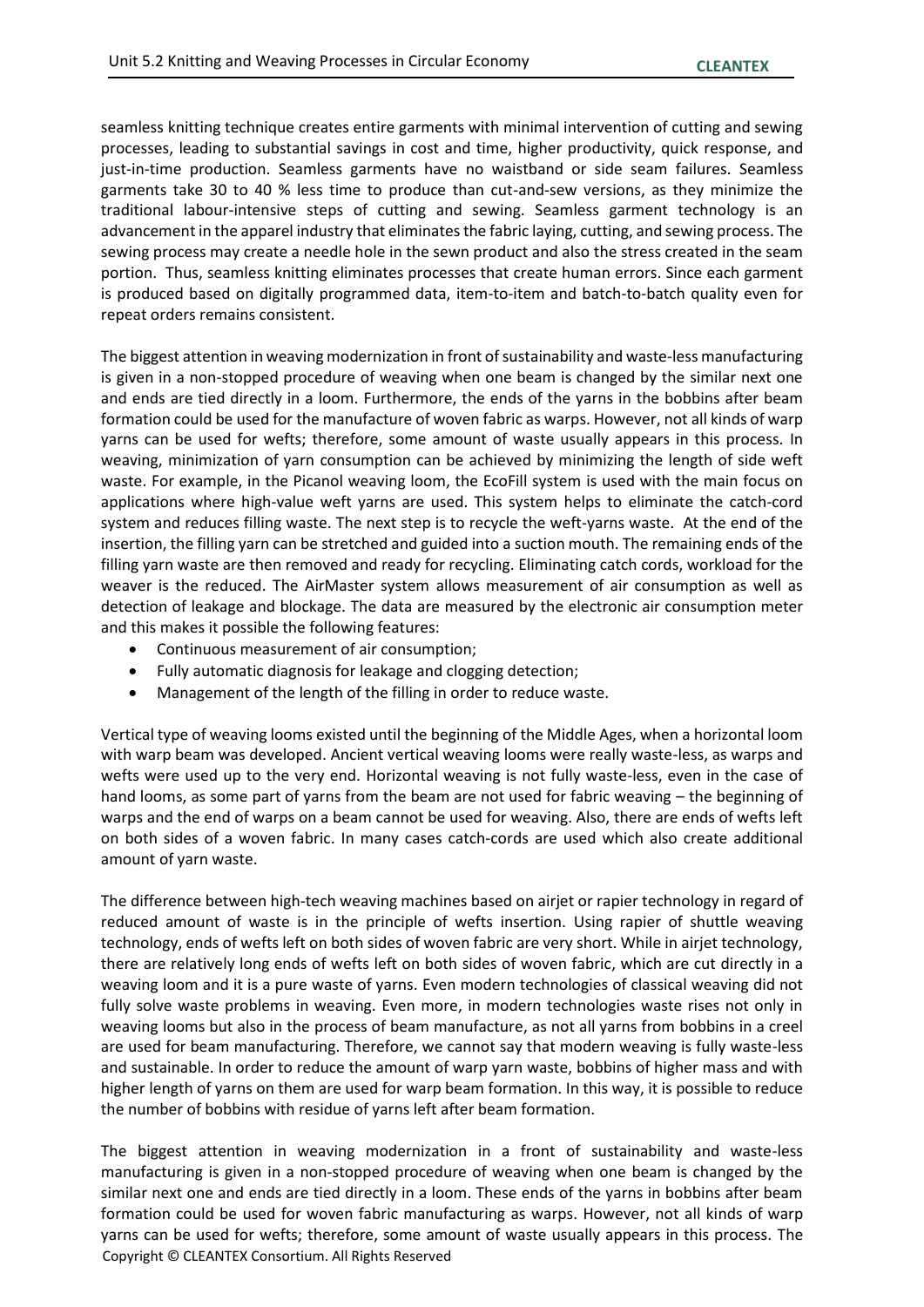most waste-less and sustainable weaving is circular weaving when woven fabric is manufactured like a circle tube directly from a creel, that is, a warp beam is not used, and it helps to reduce waste of yarns used for warps. In addition, in this mode of weaving it is possible to avoid the waste of weft yarn ends. It is necessary to mention that such kind of looms is used only for very narrow technical application - for sacks, for tube reinforcements and other kind of technical fabrics. The amount of such kinds of fabrics is less than 1% of all woven fabrics in the world.

Knitwear can be produced using three methods:

- 1. Traditional: cut-and-sew;
- 2. Fully-fashion: knit to shape-and-sew;
- 3. Seamless.

Typically, a knitted garment consists of separate parts: the front and back body panels, and the sleeves, which are sewn together afterward. It requires highly skilled sewing labour. The cut-and-sew method involves knitting a panel fabric, cutting out the garment pattern, and then sewing. Cut-and-sew produces the most waste as compared to the other two. The amount of fabric waste can even be up to 30%. The knit-to-form or fully-fashion method involves knitting the garment panels to the exact shape required for construction. The highest amount of fabric waste in this case is 3 to 9 %, depending on the technical possibilities of the knitting machine and the complexity of the shape of the panel. Seamless knitting was developed to achieve more efficient and less costly production, that is, to be able to cut down on the costs for cutting and sewing when making knitted garments. It was also developed because of the functionality, no seams in small, narrow items such as gloves. Technical waste using this method is less than 3%, usually ends of yarns.

The high amount of waste in the traditional clothing industry is a big problem, and it can be solved by using fully fashion and seamless knitting technology. However, this technology requires automated and computer controlled knitting machines. The fully-fashion knitting of regular details and seamless knitting technology shortens the manufacturing process and significantly reduces material waste. A new way of making garments also opens up new ways of thinking, which may lead to new expressions. This technology allows to get fully-fashioned panels of garment that do not require cutting operations or cutting is used only for small corrections, such as shape of neckholes and armholes being taken during the knitting process. The knitted panels usually have all necessary parts – pockets, buttonholes, even collars, which are also knitted during the same knitting process. Additionally, fully-fashioned knitted panels can be unknitted if some knitting defects appear, and these yarns can be used for knitting repeatedly. However, only part of the seams is eliminated; cutting operation is still required to trim the fabric area outside of the garment panels, and sewing is needed to join components together into a garment.

Panels, knitted with fully-fashion knitting technology, commonly are connected to each other through locking courses, as the main problem in complete garment knitting is fabric take-up realization. Locking courses are knitted using different yarns from those used for the main part knitting, and they are mostly cheaper than the main yarns. The locking courses helps to avoid take-up of the first courses of each panel and, what is also very important, protect the knit from unstitching after detachment of two adjacent panels. Detachment is very easy to perform by pulling a yarn out of the locking courses, which is bent into much longer loops than the loops in the main part of the panel.

Copyright © CLEANTEX Consortium. All Rights Reserved Several knitting parameters can affect the dimensions, appearance, tensile properties, and tactile comfort of a garment. These include combinations of stitch types, loop formation, yarn types, machine settings, and design processes. The shape of the fully-fashion knitted pieces can be changed in different ways. For instance, different knitting patterns can be combined in one panel. Usually such a combination includes patterns with the same number of wales but different effects on vertical and horizontal dimensions. Additionally, yarns with different linear density or yarn diameter can be used for different parts of the same knitted panel. It also can significantly change the width of the piece. Different loop lengths and different widths of a panel can be obtained by using multigauge flat weft-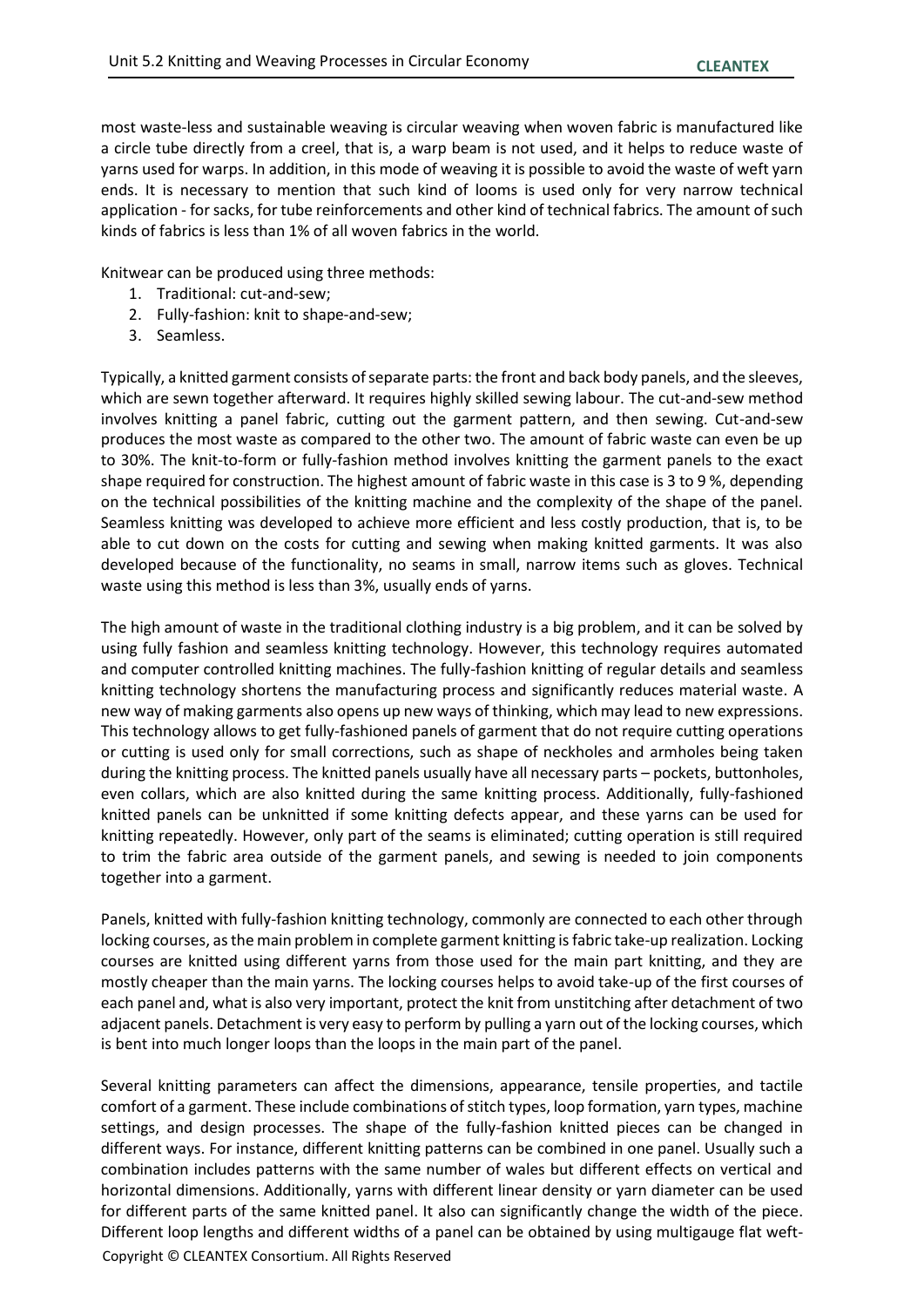knitting machines. Also, loop transfer from needles to needles allows to get interesting design as well as to change dimensions of a panel. Fully fashioned garments can be developed through knitting technology by widening or narrowing the fabric, i.e., by doing the loop transfer. In addition, the exact required shape of the knitted panel can be obtained by changing the number of knitting needles. If new needles are added to the knitting zone (i.e., for widening), a yarn can be simply laid on the newly added needle, or some group of the loops can be transferred onto the adjacent needles. To narrow the panel, one loop or group of the loops are transferred onto the adjacent needles and knitted together with the loops that were knitted on the recipient needles.

Each fully-fashioned panel of the garment can be knitted on separate knitting machines, or all panels of the garment can be knitted on the same knitting machine. However, the first method is usually used. After knitting, all panels are sewn together into one garment. Cutting operation is not needed, or it is used only for small corrections, for example, to correct the neckline. Therefore, the fully-fashion method ensures a much lower amount of fabric and yarn waste, as a well as lower energy and manpower consumption.

Seamless / whole garments knitting ensures the best waste management and production efficiency. Seemless knitwear is produced in one entire piece, three-dimensionally, directly on the knitting machine. Seamless garment technology is an advancement in the apparel industry that eliminates the fabric laying, cutting, and sewing process. Ultimately, we can minimize the production cost as well as production time by 40 % compared to the existing traditional apparel production system. In addition to that, a seamless garment gives more comfort because it does not have a seam in its structure, even though the sleeve and neckline of the garment could be joined by sewing. The dimension of seamless knitting creates clean shoulder lines and produces a garment that is better suited to the shape of the body. In addition, eliminating the seams under the arms also eliminates the bulky discomfort of typical sewn knitwear. Although knitted necklines and collars create a sophisticated look of a garment.

Seamless knitting technology brings an innovative concept in clothing manufacturing and enables to have:

- Different pattern structures in different areas. For example, a jersey knit can be placed sideby-side with a mesh knit, which can be placed side-by-side with a rib or jacquard knit, with an embroider-like logo.
- Different kind of yarns in different areas.
- Better and wider range of fit.
- Freedom of movement and comfort.
- Custom apparel at a good cost.

The fully-fashion and seamless nature of knitting also ensures continuity of the fabric, allowing functional yarns such as those made from conductive fibres to wrap around the entire body without interruption for applications in smart garments and wearable technology. Previously, seamless garment manufacturing was limited to underwear. Due to the unlimited pattern possibilities, seamless technology is now being employed to manufacture very exclusive outwear, compression garments, and garments for sportswear. Also, the seamless technology is being used for protective garments, maternity care & support care garments. Innovative warp-knitted garments can also be produced in a single sequence, without any seams. They can be used in functional sportswear, underwear, hosiery, and fashionable outerwear.

New technologies have unique advantages, both commercial and economical. Seamless knitting benefits everyone - designers, manufacturers, and consumers. It gives:

• Freedom of body movement. Generally, the seam portion of any garment does not have the same elasticity as the body fabric, so the difference in elasticity will affect the movement of the free body. Since the seamless garment does not have any seam in its structure, this problem has been eliminated.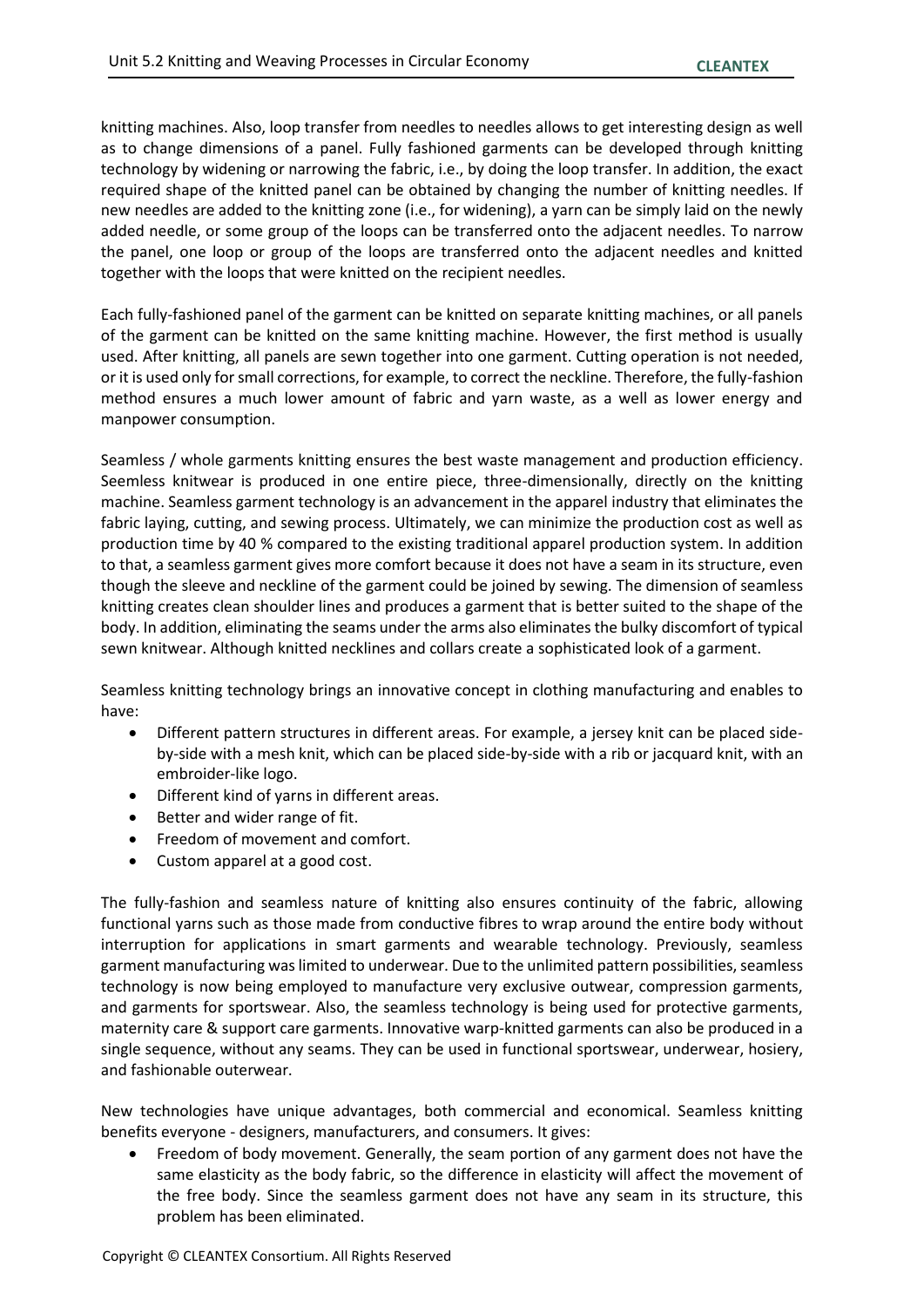- Inherent softness. There are no bulky and annoying stitches at the underarm, shoulders, and neck lines, which may cause irritation to the wearer, since the garment having a seam-free structure provides the soft feel only.
- Seamless garment technology creates new design possibilities and diverse design structures.

Seemless knitting caused a supply chain revolution in a knitwear manufacturing. This technology improved planning accuracy and efficiency through the use of virtual samples, minimized postprocessing, and reduced lead time. Bottlenecks in the supply chain, caused by labour-intensive cutting and sewing processes, is eliminated. Seamless knitting enabled pre-sale events to forecast demand and also quick response to support mid-season production and customization. Optimized inventory prevents leftover stock. Seamless knitting ensures earth-friendly manufacturing by using minimal resources.

Beyond comfort, seamless garments are also sustainable. The following sustainable advantages we can find from seamless technology:

- Reduced labour cost: Due to the elimination of cutting and sewing processes, it is obvious that reducing more labour involvement is necessary.
- Minimum yarn consumption: Most of the fabric wastage occurs in the cutting stage. Since seamless garment excludes this process, the fabric consumption per garment is less, so the yarn consumption is also very low.
- Smaller work space: As the number of sewing operations is less, except for a few cases in the garment production system, it leads to a smaller space requirement.
- Reduced yarn and fabric inventory: The cutting and sewing process requires more fabric and yarn inventory. Due to the absence of this process, there is no need to maintain a large inventory.
- Quick sampling: Sampling is a costly and time-consuming process because a small portion of fabric and accessories must be prepared.
- Fewer product failures: Most garment failures are due to seam failure. The seamless garment does not have seams, thus garment failure is also very less.
- Less cost of production: This leads to savings in production costs of up to 40% compared to the customary garment production system.
- Just-in-time production: Just-in-time production is possible with the help of seamless technology.

Seemless knitwear, in addition to the well fit and comfort, have sustainable benefits of knitwear that consumes only the material required to produce a single garment. Since Shima Seiki developed Wholegarment<sup>®</sup> and Stoll developed Knit-and-wear technology, it is possible to start the production process with a yarn and end up with a garment without cutting or sewing. Seamless knitting can also be described as more ethical than alternative technology, as it minimizes the need for manual labour.

Looking back, when seamless knitting technology was first launched, it was mainly used on synthetic materials. With continuous upgrades to the technology, it can now be applied to an even wider range of fibres, especially expensive. With this seamless knitting technology, consumers can enjoy a more natural feeling when wearing clothing made from more expensive natural and renewable fibres.